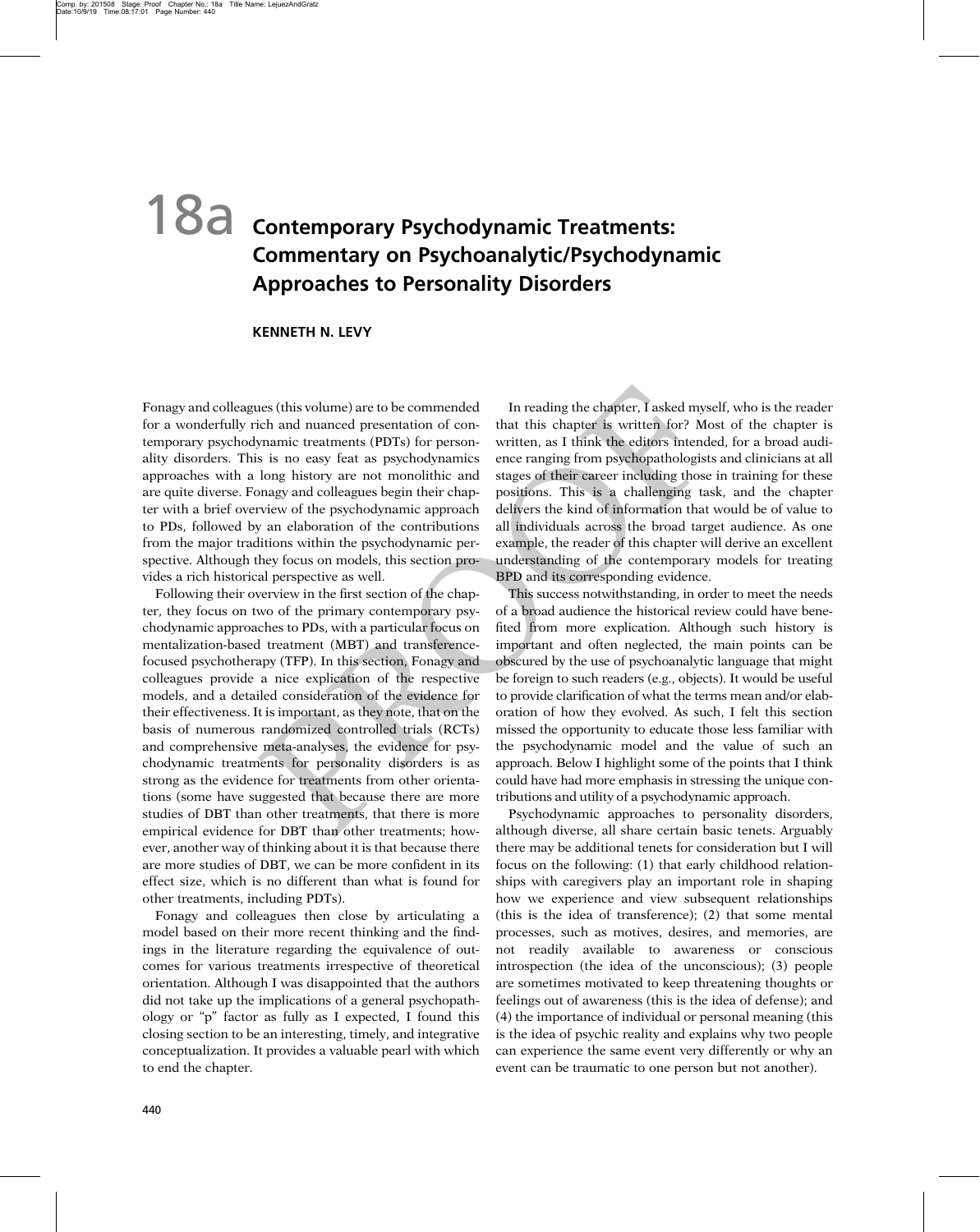The idea that early childhood relationships with caregivers play an important role in shaping how individuals experience and view subsequent relationships is not unique to psychodynamic approaches. However, more unique to the PDT approach is that the representations (schemas or internal working models) built up slowly over years through these interactions with others and the environment result in what Freud called transference. Transference is simply the tendency in which represented aspects of important and formative relationships (e.g., with parents) are attributed to other people. This process of transference can be conscious, but also is often unconscious or implicit (Levy & Scala, 2012). Within any interaction, there are individual differences in transference in terms of the degree, extent, rigidity, and awareness of transference. Transference can be in line with reality or reality-based, in that it is based on aspects of the individual or the situation that can pull for transference. It can also be evoked – that is, people encountered can act in ways to elicit reactions and behaviors that are consistent with one's transference tendencies. The amount of transference can vary as a function of the individual, the target, and the situation. Lastly, an important feature of transference is that some aspects are not only unconscious but are related to conflicts and defensive processes. In healthier individuals, initial transference reactions quickly give way to the more reality-based aspects of the real relationship (Gelso, 2010; Gill, 1979). In less psychologically healthy individuals transferences are often inconsistent with the social reality and are rigidly held despite evidence to the contrary. While transference is not necessarily the focus in treatment in all psychodynamic approaches as it is in TFP, most psychodynamic approaches, including supportive ones and MBT, track and attend to transferential processes (Appelbaum, 2007; Bateman & Fonagy, 2007; Gabbard, 2007) because awareness of these processes can assist with the managing of the patient–therapist relationship.

Thus, to summarize from above, the concept of transference is not simply a jargon filled term referring to a vestige of an obsolete model but it is a concept that has clinical utility both diagnostically (and phenomenologically in the moment for both the patient and the therapists) and for conceptualizing treatment dynamics, whether or not one is engaged in tracking the transference like in MBT or a supportive dynamic therapy, or the therapist is engaged in the process of interpreting it as it relates to thoughts, feelings, and behaviors in the patient, such as the case in TFP.

Moreover, from a psychodynamic approach, mental representations not only serve as templates for viewing later relationships, but they have certain qualities. For instance, in comparison to CBT approaches, psychodynamic theory emphasizes the structural aspects more than the content or valance of the representations. These structural aspects include not only the organization of the representations but include the developmental aspects of representation. This developmental focus is important because it means that not all representations are encoded or can be retrieved through the same mechanism across individuals or even within individuals. Thus, there are inter- and intra-individual differences that must be accounted for. Structural aspects of representation also include the affective components of representation. For example, much like Marcel Proust, Kernberg (2001) stresses that every representation has an affect attached to it and every affect has representations associated with it. This means attending to the affect provides a window to the representations associated with emotion – representations that can be explicated and understood. Likewise, as Fonagy and colleagues contend, representations of emotional experience affect mental states and vice versa (what Fonagy, Jurist, and their respective colleagues refer to as mentalized affectivity; Fonagy et al., 2004; Greenberg, Kolasi, Hegsted, Berkowitz, & Jurist, 2017; Jurist, 2005).

Beyond the developmental, affective, and structural aspects of representations discussed above, the psychodynamic approach is unique in that it not only recognizes the conscious phenomenological aspects of experience but also the implicit or unconscious aspects of representation. In recent years, cognitive-behavioral (de Jong, 2002; Teachman & Allen, 2007; Teachman & Woody, 2002; Teachman, Woody, & Magee, 2006) and even behavioral approaches (if one considers experiential avoidance an implicit process) have begun to recognize and even focus on implicit processes but not quite in the same way as from a psychodynamic perspective. Implicit processes are not simply automatic, quick, reflexive processes outside of awareness but can involve motivational influences and defensive processes (Moeller, Johnson, LeBreton, & Levy, in press).

Another issue that deserves elaboration is that Fonagy and colleagues limited the focus of their review to MBT and TFP. On the one hand, this makes sense given the prominence of these two treatments within the psychodynamic world, in the personality disorder literature, their recognition among treatment guidelines, and in psychiatric and psychology training (Sansone, Kay, & Anderson, 2013). On the other hand, as a more general chapter on psychodynamic treatments, it is important to at least identify that other important approaches exist including Dynamic Deconstructive Psychotherapy (DDP; Gregory, Delucia-Deranja, & Mogle, 2010), Psychodynamic Supportive Therapy; Appelbaum, 2007), and Gunderson's Good Psychiatric Management (GPM; Gunderson & Links, 2015; McMain et al., 2009). Granted, the current articulation of the GPM model while consistent with a psychodynamic approach (for example, seeing emotion dysregulation as activated by defensive processes in reaction to an attachment based interpersonal hypersensitivity), is organized in a psychoeducational structure. Nonetheless, in the RCT (McMain et al., 2009) examining DBT as compared to GPM, the psychotherapy utilized was based on Gunderson's psychodynamic approach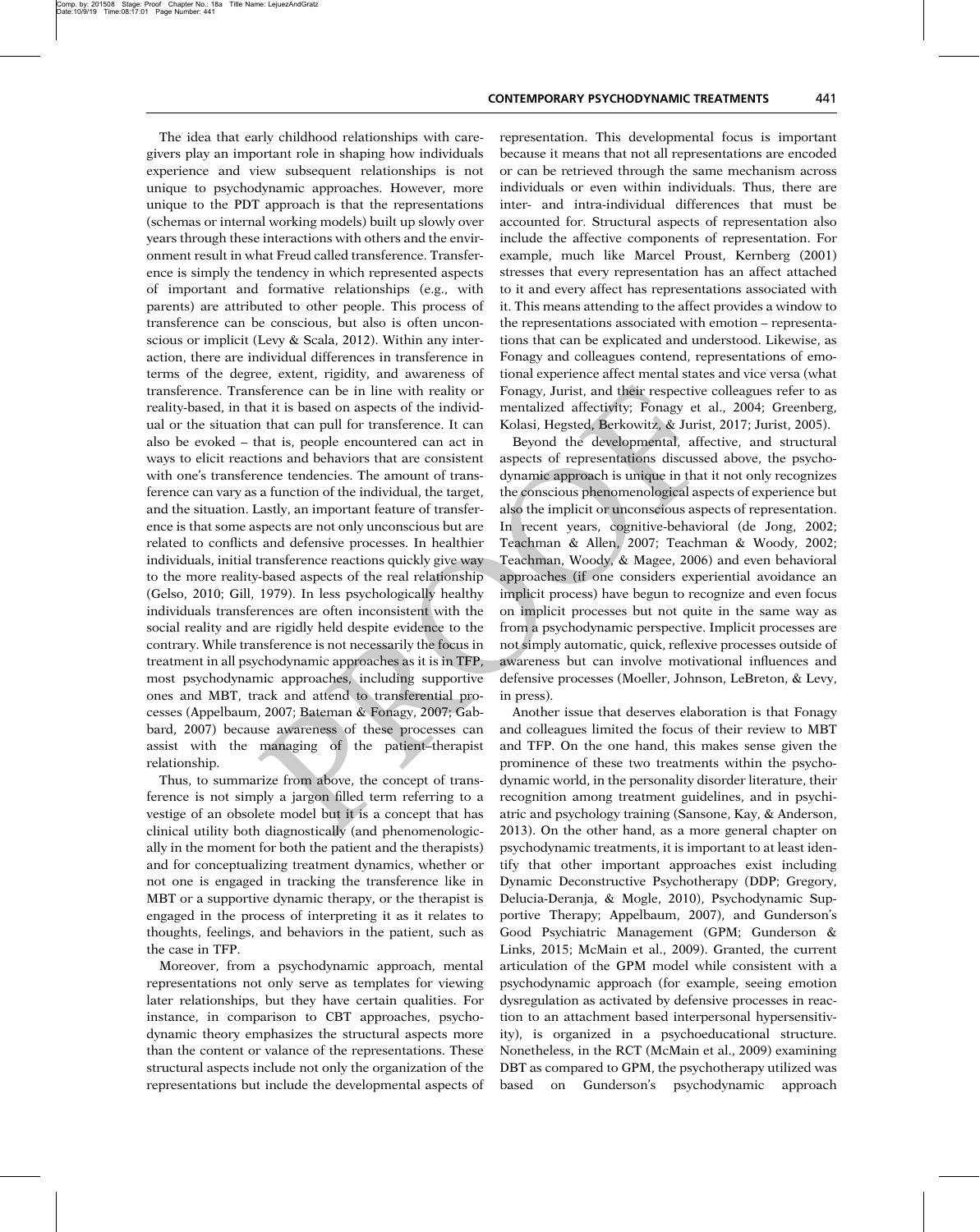(Gunderson & Links, 2008), which shares many principles and a structure that is similar to aspects of MBT and TFP. Thus, although these approaches may not deserve the same space devoted to them as TFP and MBT, they do deserve mention to ensure the reader gets a perspective that is broad and inclusive of the wide range of work done in this domain of treatment for PDs.

The final point I would like to make specific to Fonagy and colleagues' concluding section (this volume) concerns the convergence of a psychodynamic model of personality disorders, particularly Kernberg's, with the findings of a general psychopathology or "p" factor (Caspi & Moffitt, 2018), the Alternative Model for Personality Disorders (AMPD), the recent findings within assessment of personality pathology about general ('g') and specific ('s') factors (Sharp et al., 2015), and the Cognitive Affective Personality System (CAPS) model (Mischel & Shoda, 1995; for reviews, see Clarkin, Levy, & Ellison, 2010; Huprich & Nelson, 2015). This convergence provides validity for the psychodynamic model and shows its clinical utility. These convergences also show that rather than being an old antiquated model deserving to be jettisoned from contemporary consideration, the psychodynamic model is theoretically and clinical useful and has been absorbed, knowingly as in the case of the alternative model and the p factor, and maybe unknowingly in the case of the CAPS model.

First articulated in the late 1960s, Kernberg proposed a model for understanding a range of personality disorders along two dimensions – severity and internalizing vs. externalizing (Kernberg, 1967; Kernberg & Caligor, 2005). Various personality disorders could be arrayed along this two-dimensional space. Consistent with recent research (Sharp et al., 2015; Wright, Hopwood, Skodol, & Morey, 2016), Kernberg conceptualized the severity dimension in terms of level of borderline functioning. This conceptualization is also consistent with the AMPD in Section III of the DSM in that borderline pathology is of central heuristic value for representing what is common to all personality pathology (Criterion A). The progression from lower levels of severity in personality pathology to higher levels of severity is tied to more impaired and maladaptive self–other representations and functioning. Thus, in Kernberg's model, the central BPD symptoms – abandonment fears, unstable relationships that alternate between idealization and devaluation, affect instability, identity disturbance, paranoid ideation, and chronic feelings of emptiness, and angry outburst – arise from an individual's impaired and distorted internal images of self and other, what Kernberg called identity diffusion. The data from Sharp et al. and Wright et al. are consistent with this idea. So is recent data from our lab (Scala et al., 2018) where in an intensive repeated measurement design examining BPD patients as compared to anxiety disordered patients over a 21-day period, we found, as many might predict, that affect regulation deficits in terms of negative affect predicted suicidal urges. However, this relationship was only found when patients were in identity diffuse mental states. Although BPD patients scored significantly higher and experienced more identity disturbance, negative affect, and suicidal urges than those with anxiety disorders, the process worked similarly across both groups.

In summary, Fonagy and colleagues (this volume) have provided an important explication of the contemporary psychodynamic treatments for borderline personality disorder with a focus on transference-focused psychotherapy and mentalization-based treatment. I have tried to highlight and elaborate the theory behind these models and show that rather than being outdated and irrelevant, contemporary psychodynamic models are consistent with evidence from general psychopathological models. The psychodynamic model, with its focus on the developmental psychopathology of self–other representations, conscious and unconscious mental processes such as defense and transference, and the importance of psychic reality have much to offer and the resulting treatments have shown comparable efficacy.

## **REFERENCES**

- Appelbaum, A. H. (2007). Supportive psychotherapy. In J. M. Oldham, A. E. Skodol, & D. S. Bender (Eds.), The American Psychiatric Publishing Textbook of Personality Disorders (pp. 311–326). Washington, DC: American Psychiatric Publishing.
- Bateman, A., & Fonagy, P. (2007). The use of transference in dynamic psychotherapy. American Journal of Psychiatry, 164, 853-855.
- Caspi, A., & Moffitt, T. E. (2018). All for one and one for all: Mental disorders in one dimension. American Journal of Psychiatry, 175, 831–844.
- Clarkin, J. F., Levy, K. N., & Ellison, W. D. (2010). Personality disorders. In L. M. Horowitz & S. Strack (Eds.), Handbook of Interpersonal Psychology: Theory, Research, Assessment, and Therapeutic Interventions (pp. 383–403). New York: John Wiley.
- de Jong, P. J. (2002). Implicit self-esteem and social anxiety: Differential self-favouring effects in high and low anxious individuals.Behaviour Research and Therapy, 40, 501–508.
- Fonagy, P., Gergely, G., & Jurist, E. L. (2004). Affect Regulation, Mentalization and the Development of the Self. New York: Other Press.
- Gabbard, G. (2007). Do all roads lead to Rome? Findings on Borderline Personality Disorder (editorial). American Journal of Psychiatry, 164, 853–855.
- Gelso, C. J. (2010). The Real Relationship in Psychotherapy: The Hidden Foundation of Change. Washington, DC: American Psychological Association.
- Gill, M. M. (1979). The analysis of the transference. Journal of the American Psychoanalytic Association, 27, 263–289.
- Greenberg, D. M., Kolasi, J., Hegsted, C. P., Berkowitz, Y., & Jurist, E. L. (2017). Mentalized affectivity: A new model and assessment of emotion regulation. PLoS ONE, 12(10), e0185264.
- Gregory, R. J., Delucia-Deranja, E., & Mogle, J. A. (2010). Dynamic deconstructive psychotherapy versus optimized community care for borderline personality disorder co-occurring